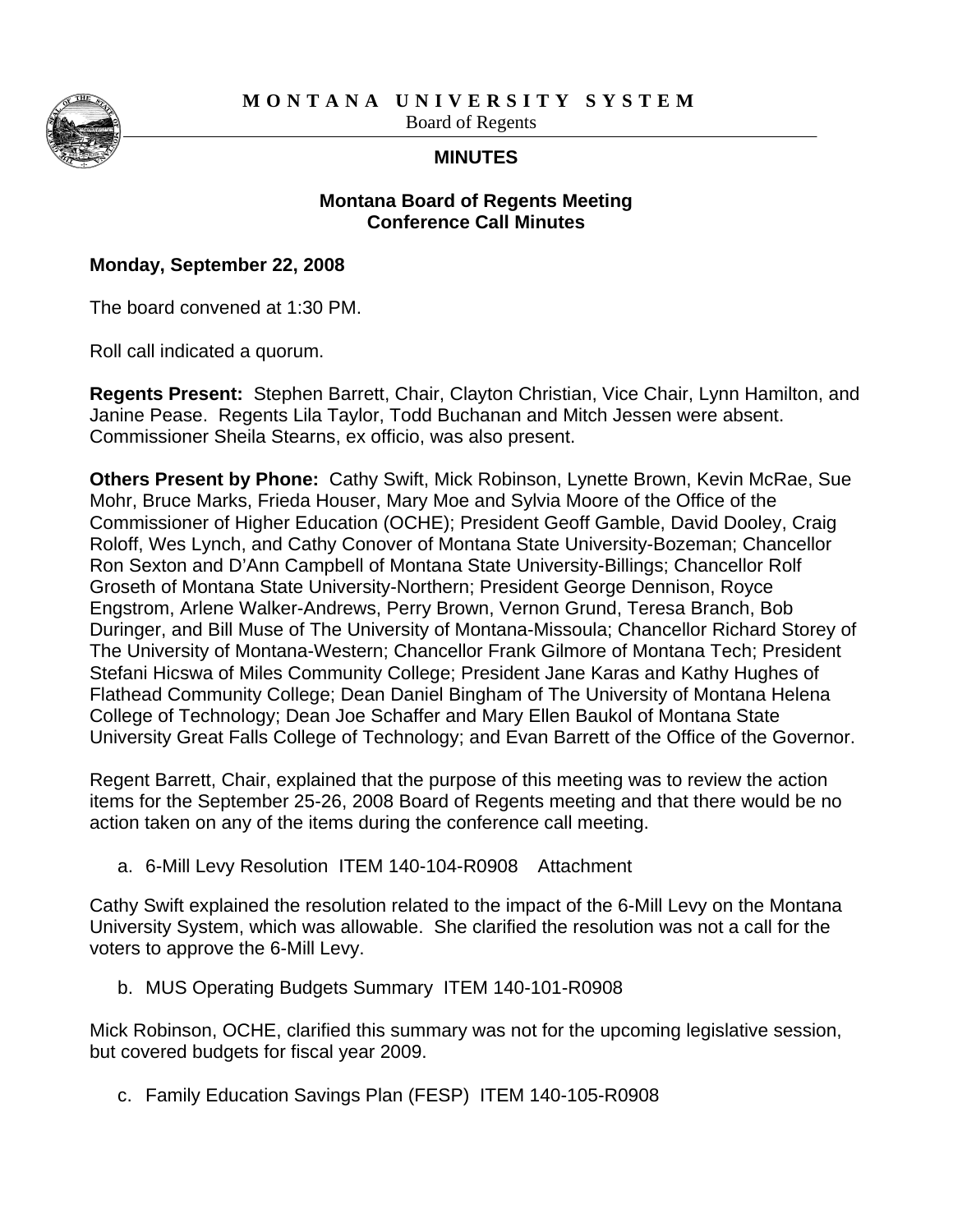Cathy Swift, OCHE, clarified that OCHE was not ready for the regents to approve a partnership with the Utah program at this time and that this item was an update provided for the regents. This item requested approval to explore this option and to continue negotiations. She further explained the group was moving with due caution with this to assure both plans complied with federal, security and state laws. If OCHE determines this plan should go forward, they will come back to the board for approval at a later date.

d. Increase Spending Authority – Native American Center; The University of Montana-Missoula ITEM 140-1002-R0908

President Dennison, UM-Missoula, explained that the cost of construction had increased substantially. UM had a substantial donor who wanted to see this project to fruition and that the donor had requested the bids for this project be open yet in 2008 and for construction be completed as soon as possible.

e. Aerospace Minor MSU-Bozeman ITEM 140-2004-R0708 Attachment 1 Attachment 2

Provost David Dooley, MSU-Bozeman, said MSU had offered courses for the aerospace industry for many years. All the courses included in this program were already being offered, with faculty already in place.

- f. Amend the Mission and Vision Statements MSU-Billings ITEM 140-2701-R0708 Attachment 1 Attachment 2
- g. Community College Tuition Scholarship ITEM 140-110-R0908 Attachment 1 Attachment 2

Cathy Swift explained this scholarship was for students attending one of the two-year community colleges. Changes from the former version are that students must now meet a set of academic standards and that, previously, the scholarship was for every 25 students, but now the scholarship was one for every 50 students. Relinquishment language was included, but was not mandatory since not all students know for sure where they will be attending college. It was also made clear that the scholarship was now renewable.

Mick Robinson noted this item had resulted from two budget issues, one of which was the implementation of the Governor's Scholarship Program which could be used in two-year campuses; and the other issue was the downward movement in funding for the Honor Scholarships throughout the Montana University System (MUS) because of the cost of the scholarships and the waivers.

Bruce Marks explained there used to be 280 honors scholarships awarded. The Board of Regents had since approved 200 honors scholarships. This proposed change to the Community College Honor Scholarships was proportionate to the decline in the MUS Honors Scholarships awarded.

Regent Pease stated concern in the decline in awards for the two-year programs.

Mary Moe, OCHE, noted that the policy appeared to exclude COTs.